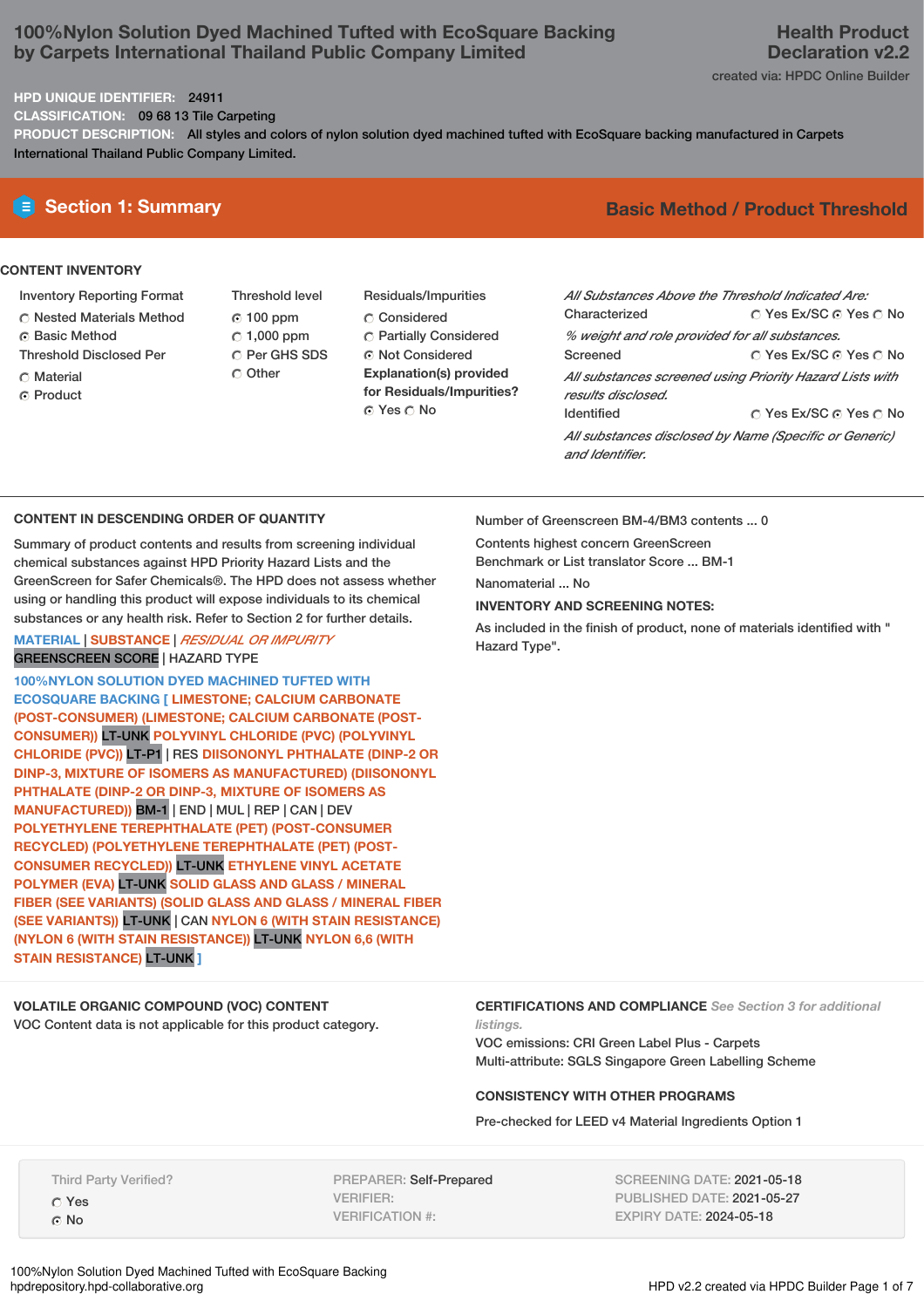This section lists contents in a product based on specific threshold(s) and reports detailed health information including hazards. This HPD uses the *inventory method indicated above, which is one of three possible methods:*

- *Basic Inventory method with Product-level threshold.*
- *Nested Material Inventory method with Product-level threshold*
- *Nested Material Inventory method with individual Material-level thresholds*

Definitions and requirements for the three inventory methods and requirements for each data field can be found in the HPD Open Standard version *2.2, available on the HPDC website at: [www.hpd-collaborative.org/hpd-2-2-standard](https://www.hpd-collaborative.org/hpd-2-2-standard)*

| 100%NYLON SOLUTION DYED MACHINED TUFTED WITH ECOSQUARE BACKING                                                             |                                                                                                                         |                                     |                 |                                                |                |
|----------------------------------------------------------------------------------------------------------------------------|-------------------------------------------------------------------------------------------------------------------------|-------------------------------------|-----------------|------------------------------------------------|----------------|
| PRODUCT THRESHOLD: 100 ppm<br>RESIDUALS AND IMPURITIES CONSIDERED: No                                                      |                                                                                                                         |                                     |                 |                                                |                |
| RESIDUALS AND IMPURITIES NOTES: As included in the finished product, none of the materials identified with a "Hazard Type" |                                                                                                                         |                                     |                 |                                                |                |
| OTHER PRODUCT NOTES: VOC content data is not applicable for this product category.                                         |                                                                                                                         |                                     |                 |                                                |                |
| <b>CALCIUM CARBONATE (POST-CONSUMER))</b>                                                                                  | LIMESTONE; CALCIUM CARBONATE (POST-CONSUMER) (LIMESTONE;                                                                |                                     |                 |                                                | ID: 1317-65-3  |
|                                                                                                                            | HAZARD SCREENING METHOD: Pharos Chemical and Materials Library HAZARD SCREENING DATE: 2021-05-19 1:42:23                |                                     |                 |                                                |                |
| %: $45,0000 - 54,0000$                                                                                                     | <b>GS: LT-UNK</b>                                                                                                       | RC: PreC                            | NANO: No        | <b>SUBSTANCE ROLE: Filler</b>                  |                |
| <b>HAZARD TYPE</b>                                                                                                         | <b>AGENCY AND LIST TITLES</b>                                                                                           |                                     | <b>WARNINGS</b> |                                                |                |
| None found                                                                                                                 |                                                                                                                         |                                     |                 | No warnings found on HPD Priority Hazard Lists |                |
| SUBSTANCE NOTES: Filler in EcoSquare bacing                                                                                |                                                                                                                         |                                     |                 |                                                |                |
|                                                                                                                            |                                                                                                                         |                                     |                 |                                                |                |
| POLYVINYL CHLORIDE (PVC) (POLYVINYL CHLORIDE (PVC))                                                                        |                                                                                                                         |                                     |                 |                                                | ID: 9002-86-2  |
|                                                                                                                            | HAZARD SCREENING METHOD: Pharos Chemical and Materials Library                                                          |                                     |                 | HAZARD SCREENING DATE: 2021-05-19 1:42:23      |                |
| %: $11,0000 - 13,6000$                                                                                                     | GS: LT-P1                                                                                                               | <b>RC: None</b>                     | NANO: No        | SUBSTANCE ROLE: Polymer species                |                |
| <b>HAZARD TYPE</b>                                                                                                         | <b>AGENCY AND LIST TITLES</b>                                                                                           |                                     | <b>WARNINGS</b> |                                                |                |
| <b>RES</b>                                                                                                                 | <b>AOEC - Asthmagens</b>                                                                                                | Asthmagen (Rs) - sensitizer-induced |                 |                                                |                |
| SUBSTANCE NOTES: EcoSquare backing                                                                                         |                                                                                                                         |                                     |                 |                                                |                |
|                                                                                                                            |                                                                                                                         |                                     |                 |                                                |                |
| <b>MIXTURE OF ISOMERS AS MANUFACTURED))</b>                                                                                | DIISONONYL PHTHALATE (DINP-2 OR DINP-3, MIXTURE OF ISOMERS<br>AS MANUFACTURED) (DIISONONYL PHTHALATE (DINP-2 OR DINP-3, |                                     |                 |                                                | ID: 28553-12-0 |
|                                                                                                                            | HAZARD SCREENING METHOD: Pharos Chemical and Materials Library                                                          |                                     |                 | HAZARD SCREENING DATE: 2021-05-19 1:42:24      |                |
| %: $11.0000 - 15.6000$                                                                                                     | GS: <b>BM-1</b>                                                                                                         | RC: None                            | NANO: No        | <b>SUBSTANCE ROLE: Plasticizer</b>             |                |
|                                                                                                                            |                                                                                                                         |                                     |                 |                                                |                |
|                                                                                                                            |                                                                                                                         |                                     |                 |                                                |                |
|                                                                                                                            |                                                                                                                         |                                     |                 |                                                |                |
|                                                                                                                            |                                                                                                                         |                                     |                 |                                                |                |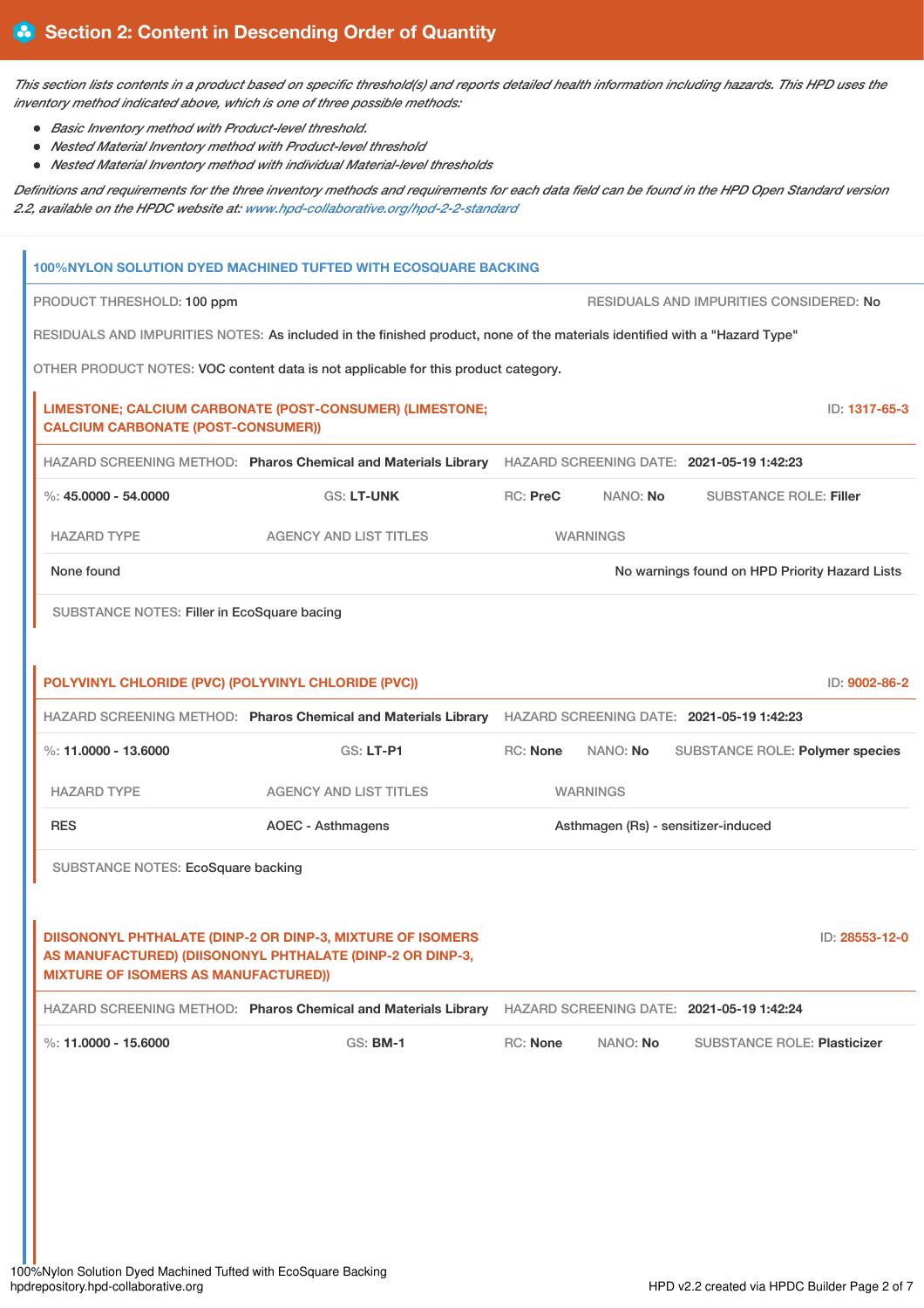| <b>HAZARD TYPE</b>                                                                                                                  | <b>AGENCY AND LIST TITLES</b>                                  | <b>WARNINGS</b>                                                                          |
|-------------------------------------------------------------------------------------------------------------------------------------|----------------------------------------------------------------|------------------------------------------------------------------------------------------|
| <b>END</b>                                                                                                                          | <b>TEDX - Potential Endocrine Disruptors</b>                   | <b>Potential Endocrine Disruptor</b>                                                     |
| <b>MUL</b>                                                                                                                          | US EPA - PPT Chemical Action Plans                             | EPA Chemical of Concern - Action Plan published                                          |
| <b>MUL</b>                                                                                                                          | <b>US EPA - PPT Chemical Action Plans</b>                      | TSCA Work Plan chemical - Action Plan in development                                     |
| <b>END</b>                                                                                                                          | <b>ChemSec - SIN List</b>                                      | <b>Endocrine Disruption</b>                                                              |
| <b>REP</b>                                                                                                                          | US EPA - PPT Chemical Action Plans                             | Reproductive effects                                                                     |
| <b>CAN</b>                                                                                                                          | CA EPA - Prop 65                                               | Carcinogen                                                                               |
| <b>DEV</b>                                                                                                                          | US NIH - Reproductive & Developmental<br>Monographs            | Some Evidence of Adverse Effects - Developmental<br><b>Toxicity</b>                      |
| <b>END</b>                                                                                                                          | <b>EU - Priority Endocrine Disruptors</b>                      | Category 2 - In vitro evidence of biological activity related<br>to Endocrine Disruption |
| SUBSTANCE NOTES: EcoSquare backing                                                                                                  |                                                                |                                                                                          |
| POLYETHYLENE TEREPHTHALATE (PET) (POST-CONSUMER<br>RECYCLED) (POLYETHYLENE TEREPHTHALATE (PET) (POST-<br><b>CONSUMER RECYCLED))</b> |                                                                | ID: 25038-59-9                                                                           |
|                                                                                                                                     | HAZARD SCREENING METHOD: Pharos Chemical and Materials Library | HAZARD SCREENING DATE: 2021-05-19 1:42:24                                                |
| %: $2,5000 - 3,0000$                                                                                                                | <b>GS: LT-UNK</b>                                              | RC: Both NANO: No SUBSTANCE ROLE: Structure component                                    |
| <b>HAZARD TYPE</b>                                                                                                                  | <b>AGENCY AND LIST TITLES</b>                                  | <b>WARNINGS</b>                                                                          |
| None found                                                                                                                          |                                                                | No warnings found on HPD Priority Hazard Lists                                           |
| SUBSTANCE NOTES: Primary backing                                                                                                    |                                                                |                                                                                          |
|                                                                                                                                     |                                                                |                                                                                          |
| ETHYLENE VINYL ACETATE POLYMER (EVA)                                                                                                |                                                                | ID: 24937-78-8                                                                           |
|                                                                                                                                     | HAZARD SCREENING METHOD: Pharos Chemical and Materials Library | HAZARD SCREENING DATE: 2021-05-19 1:42:25                                                |
| %: $2,0000 - 3,0000$                                                                                                                | <b>GS: LT-UNK</b>                                              | <b>RC: None</b><br>NANO: No<br><b>SUBSTANCE ROLE: Adhesive</b>                           |
| <b>HAZARD TYPE</b>                                                                                                                  | <b>AGENCY AND LIST TITLES</b>                                  | <b>WARNINGS</b>                                                                          |
| None found                                                                                                                          |                                                                | No warnings found on HPD Priority Hazard Lists                                           |
| <b>SUBSTANCE NOTES: Adhesive</b>                                                                                                    |                                                                |                                                                                          |
|                                                                                                                                     |                                                                |                                                                                          |
| <b>GLASS AND GLASS / MINERAL FIBER (SEE VARIANTS))</b>                                                                              | SOLID GLASS AND GLASS / MINERAL FIBER (SEE VARIANTS) (SOLID    | ID: 65997-17-3                                                                           |
|                                                                                                                                     | HAZARD SCREENING METHOD: Pharos Chemical and Materials Library | HAZARD SCREENING DATE: 2021-05-19 1:42:25                                                |
| %: $1.4000 - 1.6000$                                                                                                                | <b>GS: LT-UNK</b>                                              | RC: None NANO: No SUBSTANCE ROLE: Structure component                                    |
| <b>HAZARD TYPE</b>                                                                                                                  | <b>AGENCY AND LIST TITLES</b>                                  | <b>WARNINGS</b>                                                                          |
| <b>CAN</b>                                                                                                                          | EU - GHS (H-Statements)                                        | H351 - Suspected of causing cancer                                                       |
| <b>CAN</b>                                                                                                                          | EU - R-phrases                                                 | R40 - Limited Evidence of Carcinogenic Effects                                           |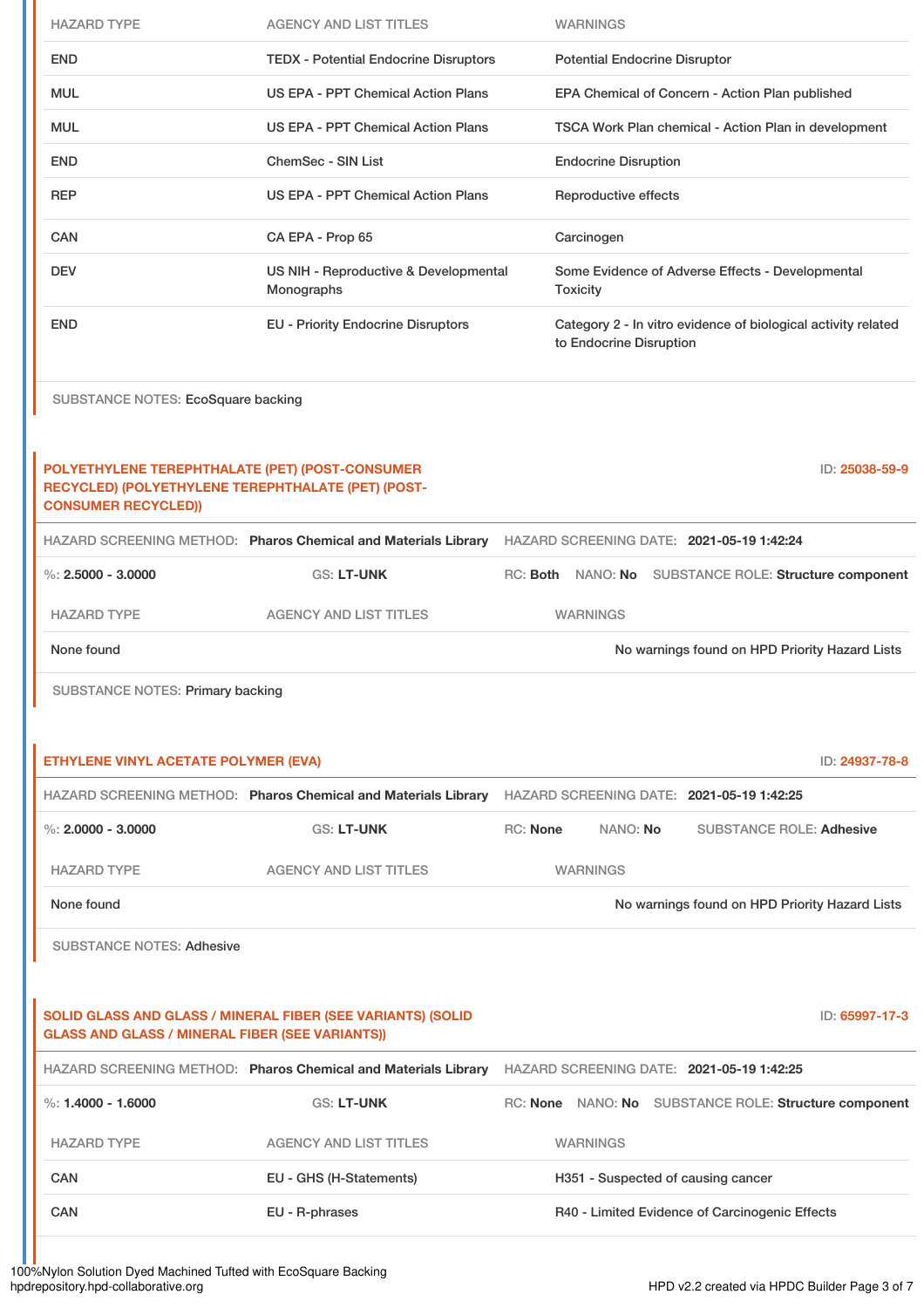| SUBSTANCE NOTES: Reinforcement in EcoSquare backing                                |                                                                |                 |                 |                                                |
|------------------------------------------------------------------------------------|----------------------------------------------------------------|-----------------|-----------------|------------------------------------------------|
| <b>NYLON 6 (WITH STAIN RESISTANCE) (NYLON 6 (WITH STAIN</b><br><b>RESISTANCE))</b> |                                                                |                 |                 | ID: 25038-54-4                                 |
|                                                                                    | HAZARD SCREENING METHOD: Pharos Chemical and Materials Library |                 |                 | HAZARD SCREENING DATE: 2021-05-19 1:42:26      |
| %: $0.0000 - 26.0000$                                                              | <b>GS: LT-UNK</b>                                              | <b>RC: None</b> | NANO: No        | <b>SUBSTANCE ROLE: Textile component</b>       |
| <b>HAZARD TYPE</b>                                                                 | <b>AGENCY AND LIST TITLES</b>                                  |                 | <b>WARNINGS</b> |                                                |
| None found                                                                         |                                                                |                 |                 | No warnings found on HPD Priority Hazard Lists |
| <b>SUBSTANCE NOTES: Face yarn</b>                                                  |                                                                |                 |                 |                                                |
| <b>NYLON 6,6 (WITH STAIN RESISTANCE)</b>                                           |                                                                |                 |                 | ID: 32131-17-2                                 |
|                                                                                    | HAZARD SCREENING METHOD: Pharos Chemical and Materials Library |                 |                 | HAZARD SCREENING DATE: 2021-05-19 1:42:26      |
| $\%$ : 0.0000 - 26.0000                                                            | <b>GS: LT-UNK</b>                                              | RC: None        | NANO: No        | SUBSTANCE ROLE: Textile component              |
| <b>HAZARD TYPE</b>                                                                 | <b>AGENCY AND LIST TITLES</b>                                  |                 | <b>WARNINGS</b> |                                                |
| None found                                                                         |                                                                |                 |                 | No warnings found on HPD Priority Hazard Lists |
| SUBSTANCE NOTES: Face yarn                                                         |                                                                |                 |                 |                                                |

ı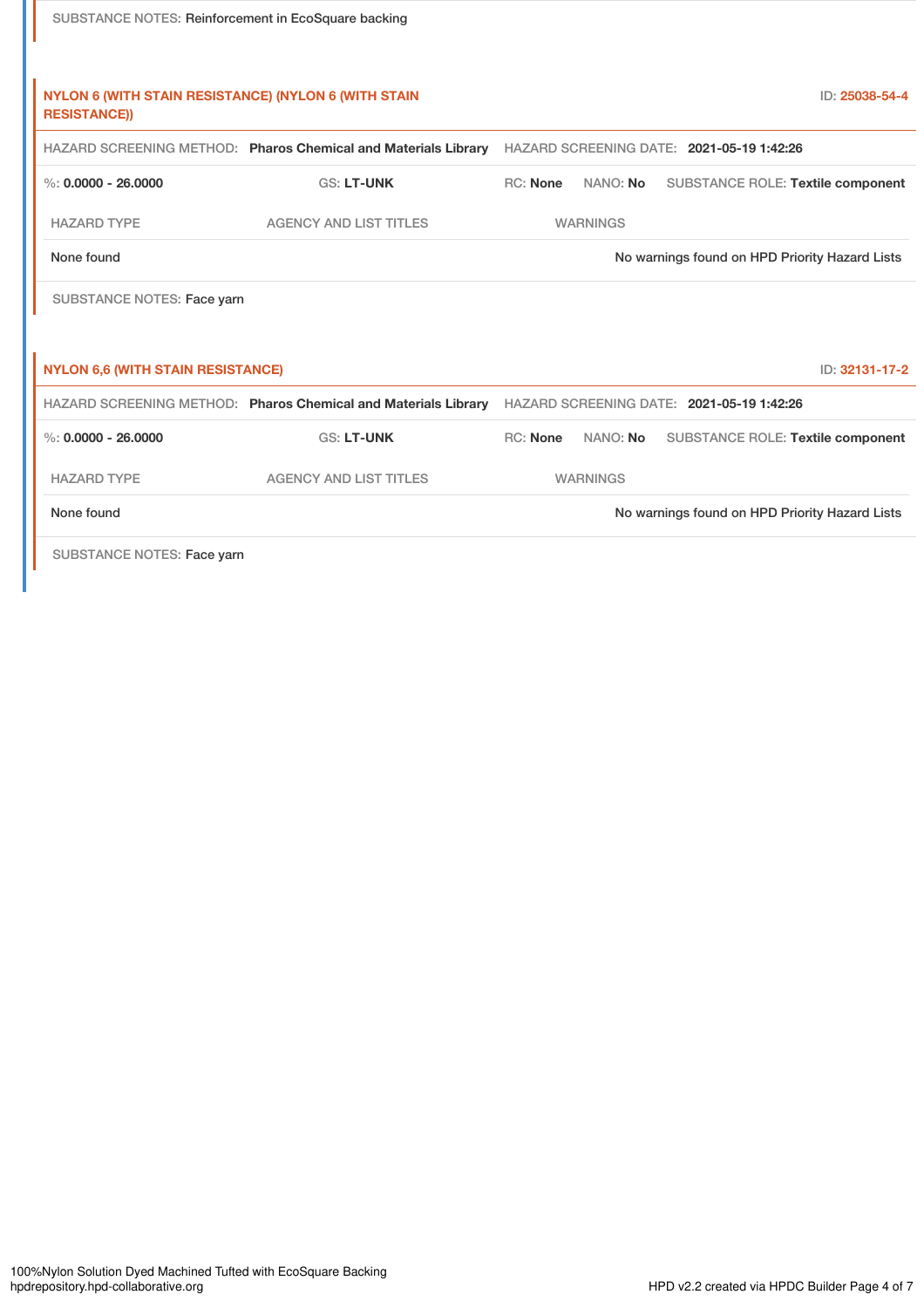This section lists applicable certification and standards compliance information for VOC emissions and VOC content. Other types of health or *environmental performance testing or certifications completed for the product may be provided.*

| <b>VOC EMISSIONS</b>                                                                                                                                                                                                                                                                                                      | <b>CRI Green Label Plus - Carpets</b>        |                                        |                                                                  |
|---------------------------------------------------------------------------------------------------------------------------------------------------------------------------------------------------------------------------------------------------------------------------------------------------------------------------|----------------------------------------------|----------------------------------------|------------------------------------------------------------------|
| <b>CERTIFYING PARTY: Third Party</b><br><b>APPLICABLE FACILITIES: Predyed Nylon with PVC</b><br><b>Backing</b><br>CERTIFICATE URL: http://webservices.carpet-<br>rug.org/web/api/glpCertificate/export?<br>url=%2F%2Fwww1.carpet-rug.org%2FGreen-Label-<br>Plus%2FGLP-<br>Certificate.aspx%3Fapi%3DglpCarpet%26seqn%3D493 | <b>ISSUE DATE: 2010-01-</b><br>18            | <b>EXPIRY DATE: 2021-</b><br>09-30     | CERTIFIER OR LAB: CRI - The<br>Carpet and Rug Institute          |
| CERTIFICATION AND COMPLIANCE NOTES: Range Of Total VOCs: 0.5 mg/m <sup>3</sup> or less                                                                                                                                                                                                                                    |                                              |                                        |                                                                  |
| <b>MULTI-ATTRIBUTE</b>                                                                                                                                                                                                                                                                                                    | <b>SGLS Singapore Green Labelling Scheme</b> |                                        |                                                                  |
| <b>CERTIFYING PARTY: Self-declared</b><br><b>APPLICABLE FACILITIES: Environmentally Preferred</b>                                                                                                                                                                                                                         | <b>ISSUE DATE: 2017-05-</b><br>17            | <b>EXPIRY DATE: 2022-</b><br>$05 - 16$ | <b>CERTIFIER OR LAB: Singapore</b><br><b>Environment Council</b> |

Carpet CERTIFICATE URL: https://www.sgls.sec.org.sg/sgl-

directory.php?search\_w=&pc\_id=39&pos=1

CERTIFICATION AND COMPLIANCE NOTES: All styles and colors of Nylon Solution Dyed Machined Tufted with EcoSquare backing.

# **Section 4: Accessories**

This section lists related products or materials that the manufacturer requires or recommends for installation (such as adhesives or fasteners), maintenance, cleaning, or operations. For information relating to the contents of these related products, refer to their applicable Health Product *Declarations, if available.*

No accessories are required for this product.

# **Section 5: General Notes**

As included in the finished product , none of materials identified with "Hazard Type"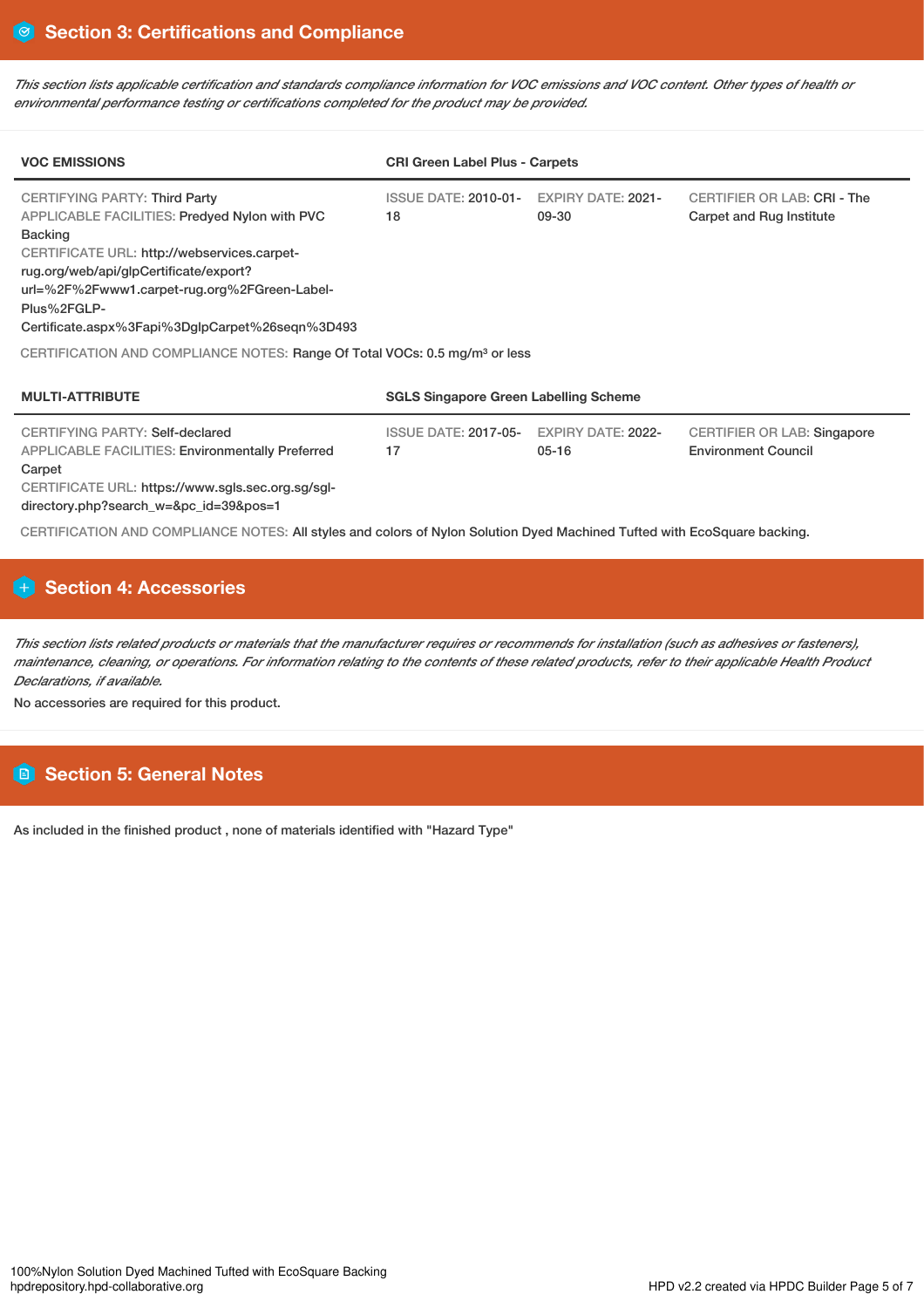# **MANUFACTURER INFORMATION**

MANUFACTURER: **Carpets International Thailand Public Company Limited** ADDRESS: **80 Moo.1 Patumthani- Bangbuathong Rd, Tambol Bangkoowat Muang Patumthani 12000, Thailand** WEBSITE: **80 Moo.1 Patumthani- Bangbuathong Rd,, Tambol Bangkoowat**

CONTACT NAME: **Narupat Kuptiyanuwat** TITLE: **Asst R&D Mgr** PHONE: **29760123** EMAIL: **narupat@carpetsinter.com**

The listed contact is responsible for the validity of this HPD and attests that it is accurate and complete to the best of his or her knowledge. **KEY**

# **Hazard Types**

- **AQU** Aquatic toxicity **CAN** Cancer **DEV** Developmental toxicity **END** Endocrine activity **EYE** Eye irritation/corrosivity **GEN** Gene mutation **GLO** Global warming
- **LAN** Land toxicity **MAM** Mammalian/systemic/organ toxicity **MUL** Multiple **NEU** Neurotoxicity **NF** Not found on Priority Hazard Lists **OZO** Ozone depletion **PBT** Persistent, bioaccumulative, and toxic

**PHY** Physical hazard (flammable or reactive) **REP** Reproductive **RES** Respiratory sensitization **SKI** Skin sensitization/irritation/corrosivity **UNK** Unknown

**LT-1** List Translator 1 (Likely Benchmark-1) **LT-UNK** List Translator Benchmark Unknown (the chemical is present on at least one GreenScreen Specified List, but the information contained within the list did not result in a clear mapping to a LT-1 or LTP1 score.) **NoGS** No GreenScreen.

#### **GreenScreen (GS)**

**BM-4** Benchmark 4 (prefer-safer chemical) **BM-3** Benchmark 3 (use but still opportunity for improvement) **BM-2** Benchmark 2 (use but search for safer substitutes) **BM-1** Benchmark 1 (avoid - chemical of high concern) **BM-U** Benchmark Unspecified (due to insufficient data) **LT-P1** List Translator Possible 1 (Possible Benchmark-1)

#### **Recycled Types**

**PreC** Pre-consumer recycled content **PostC** Post-consumer recycled content **UNK** Inclusion of recycled content is unknown **None** Does not include recycled content

## **Other Terms:**

**GHS SDS** Globally Harmonized System of Classification and Labeling of Chemicals Safety Data Sheet

### **Inventory Methods:**

**Nested Method / Material Threshold** Substances listed within each material per threshold indicated per material **Nested Method / Product Threshold** Substances listed within each material per threshold indicated per product **Basic Method / Product Threshold** Substances listed individually per threshold indicated per product

**Nano** Composed of nano scale particles or nanotechnology **Third Party Verified** Verification by independent certifier approved by HPDC **Preparer** Third party preparer, if not self-prepared by manufacturer **Applicable facilities** Manufacturing sites to which testing applies

The Health Product Declaration (HPD) Open Standard provides for the disclosure of product contents and potential associated human and environmental health hazards. Hazard associations are based on the HPD Priority Hazard Lists, the GreenScreen List Translator™, and when *available, full GreenScreen® assessments. The HPD Open Standard v2.1 is not:*

- *<sup>a</sup> method for the assessment of exposure or risk associated with product handling or use,*
- a method for assessing potential health impacts of: (i) substances used or created during the manufacturing process or (ii) substances created *after the product is delivered for end use.*

Information about life cycle, exposure and/or risk assessments performed on the product may be reported by the manufacturer in appropriate Notes *sections, and/or, where applicable, in the Certifications section.*

The HPD Open Standard was created and is supported by the Health Product Declaration Collaborative (the HPD Collaborative), a customer-led organization composed of stakeholders throughout the building industry that is committed to the continuous improvement of building products *through transparency, openness, and innovation throughout the product supply chain.*

The product manufacturer and any applicable independent verifier are solely responsible for the accuracy of statements and claims made in this HPD

100%Nylon Solution Dyed Machined Tufted with EcoSquare Backing